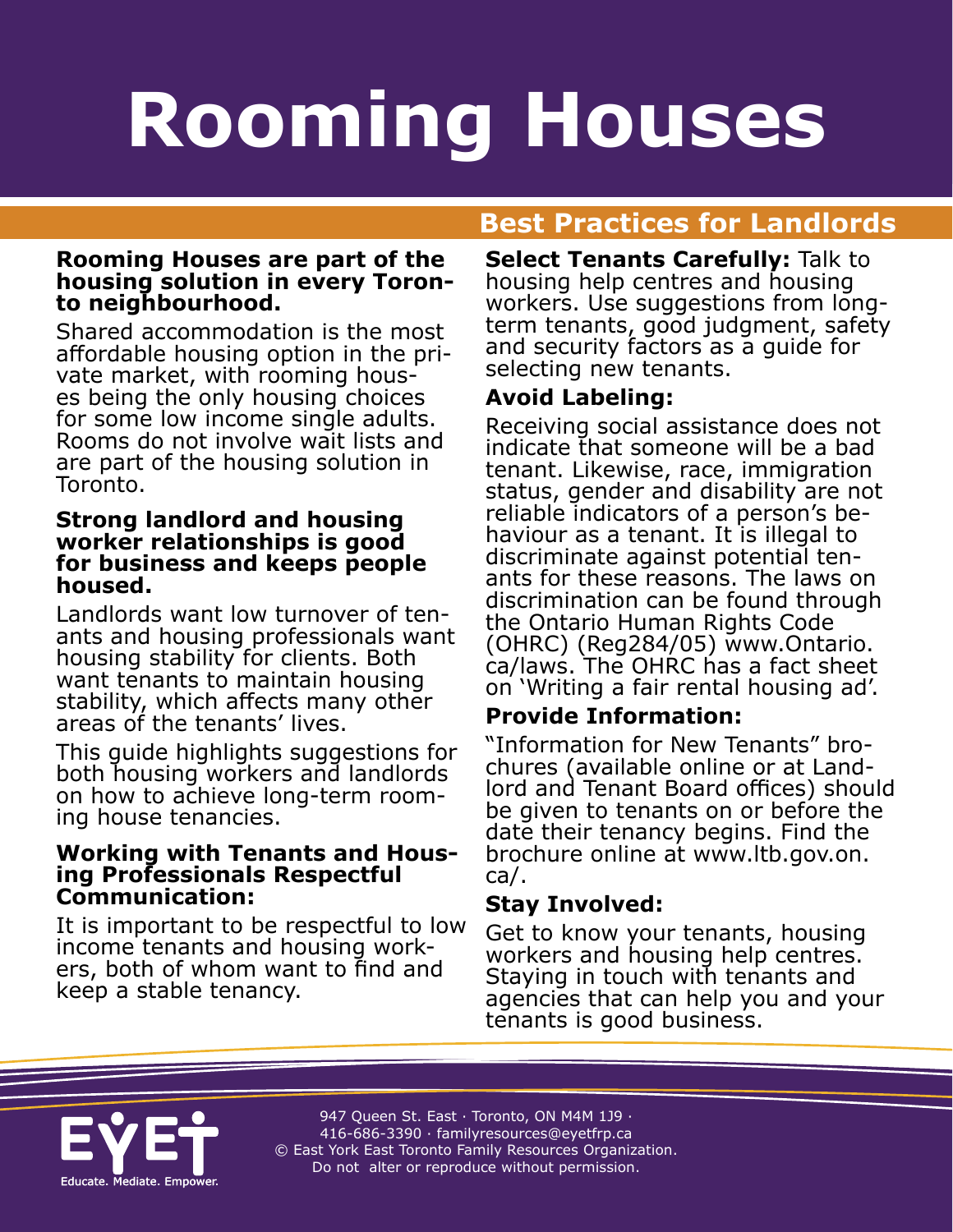### **Rooming Houses noming House OW and ODSP Rooming Houses Rooming Houses**

## **A Rest Practices for Landlords**

#### **Keep in Contact with Tenant Supports:**

Keep a record of the contact numbers for tenants' housing workers and don't hesitate to contact a housing professional if you experience problems or conflict with tenants

### **Avoid Eviction:**

Evictions cost you money. It is worth it in the long run to work with the tenant and housing worker. The housing professional can work with you and the tenant to come up with solutions to the tenancy problems.

#### **Tips for a Well-Maintained Rooming House**

- Know where housing help centres are and if your tenants have housing workers.
- Provide your tenant with the standardized lease; this provides clarity and mutual understanding between landlord and tenant from the start of the tenancy. Ask the housing professional to help so the tenant understands.
- Combine rent and utility costs into one payment, if possible, and try to make payment dates the same as when the tenant receives income. Always provide receipts for any amount received.
- Establish house rules with tenants and ensure that they are applied consistently for all tenants to address health and safety issues and tenant relations. House rules must be consistent with RTA legislation.
- Respect your tenant's privacy by ensuring that rooms are entered only by permission and notice from the tenant.

#### **Ensure that the following measures are taken:**

- Locks are secure on bathroom doors, tenant room doors and external house doors.
- Keys are tracked. Ensure keys are not provided to non-residents.
- Emergency plans are posted in common areas.

### **Solve problems quickly:**

Visit the property regularly. Know who lives in the units and who possesses keys. Regularly check and take care of maintenance, cleaning and repair issues. Ensure smoke detectors are active.



947 Queen St. East · Toronto, ON M4M 1J9 · 416-686-3390 · [familyresources@eyetfrp.ca](mailto:familyresources@eyetfrp.ca) © East York East Toronto Family Resources Organization. Do not alter or reproduce without permission.